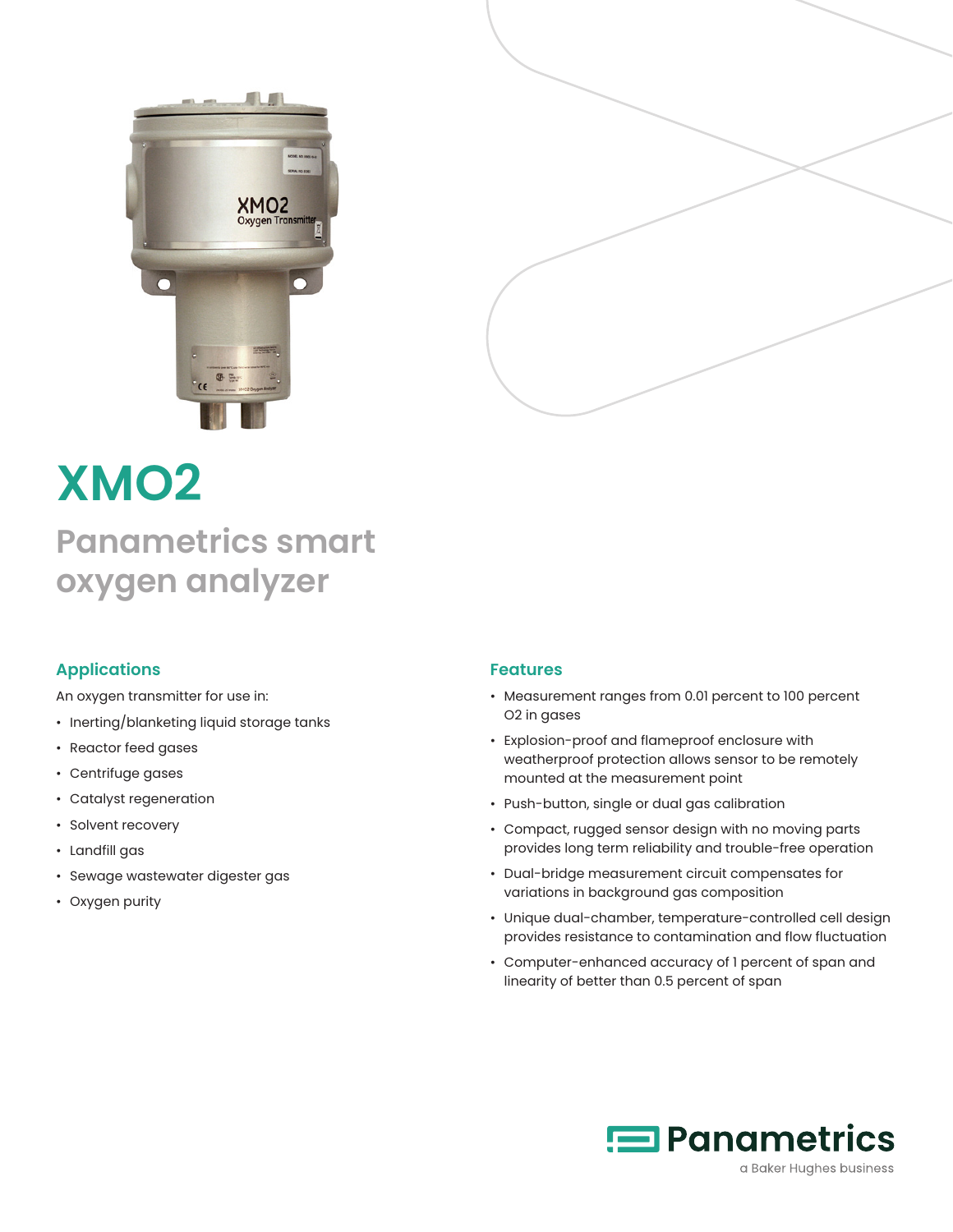#### **Smart oxygen transmitter**

The XMO2 thermoparamagnetic oxygen transmitter is the most stable oxygen analyzer available on the market today. It represents the state of the art in oxygen measurement. With the XMO2 transmitter, reliable process oxygen measurement can be as easy as temperature or pressure measurement.

#### **Top performance and ease of use**

The XMO2 combines computer-enhanced, automatic oxygen signal compensation, fast-response software, real-time error detection and automated calibration with a proven thermoparamagnetic oxygen sensor to achieve unequaled performance and ease of use.

The compact, weatherproof, explosion-proof and flameproof XMO2 is specifically designed to be field installed at the process measurement point, thus minimizing sampleconditioning requirements while ensuring the best sample and the fastest possible response. With no moving parts, it is insensitive to mounting position or vibration, and it has excellent long-term reliability. The XMO2's dual-chamber oxygen cell design makes it resistant to contamination and flow variation.

#### **Automatic background gas compensation**

An onboard microprocessor gives the XMO2 the computing power to provide advanced online signal conditioning and digital communications via an RS232 interface and menudriven software. Integrated signal-processing algorithms provide improved linearity and accuracy, and automatic compensation for background gas variations and/or atmospheric pressure effects. A fast-response software routine provides typical response time of less than 15 seconds. When recalibration does become necessary, it can be accomplished quickly and easily through software, with no potentiometers to adjust.

#### **Choice of enclosures and ranges**

The XMO2 requires 24 VDC power and provides a 4 to 20 mA output signal with fully programmable zero and span settings. The output is proportional to oxygen concentration and internally compensated for background gas and/or atmospheric pressure variations. The weatherproof and explosion-proof options are available in a wide variety of measurement ranges.

#### **XMO2 accessories**

Panametrics provides a complete line of accessories for use with the XMO2. This includes sample systems custom-designed for specific applications, a 24 VDC power supply and a four-wire color-coded cable in lengths up to 4000 ft (1200 m). The XMO2 can also be interfaced with other Panametrics displays and analyzers, such as the TMO2D, XDP and moisture.IQ analyzers. The TMO2D and XDP displays provide microprocessor-based oxygen signal compensation for maximum accuracy, softwareenhanced response and automatic calibration of the XMO2 transmitter.



Flow schematic of the XMO2 thermoparamagnetic oxygen measuring cell. Oxygens paramagnetic property causes an oxygen-containing gas sample to move within the magnetic field. The gas movement creates a "magnetic wind" that is sensed by the thermistor pairs. Oxygen concentration and background gas compensation are determined by the transmitters microprocessor.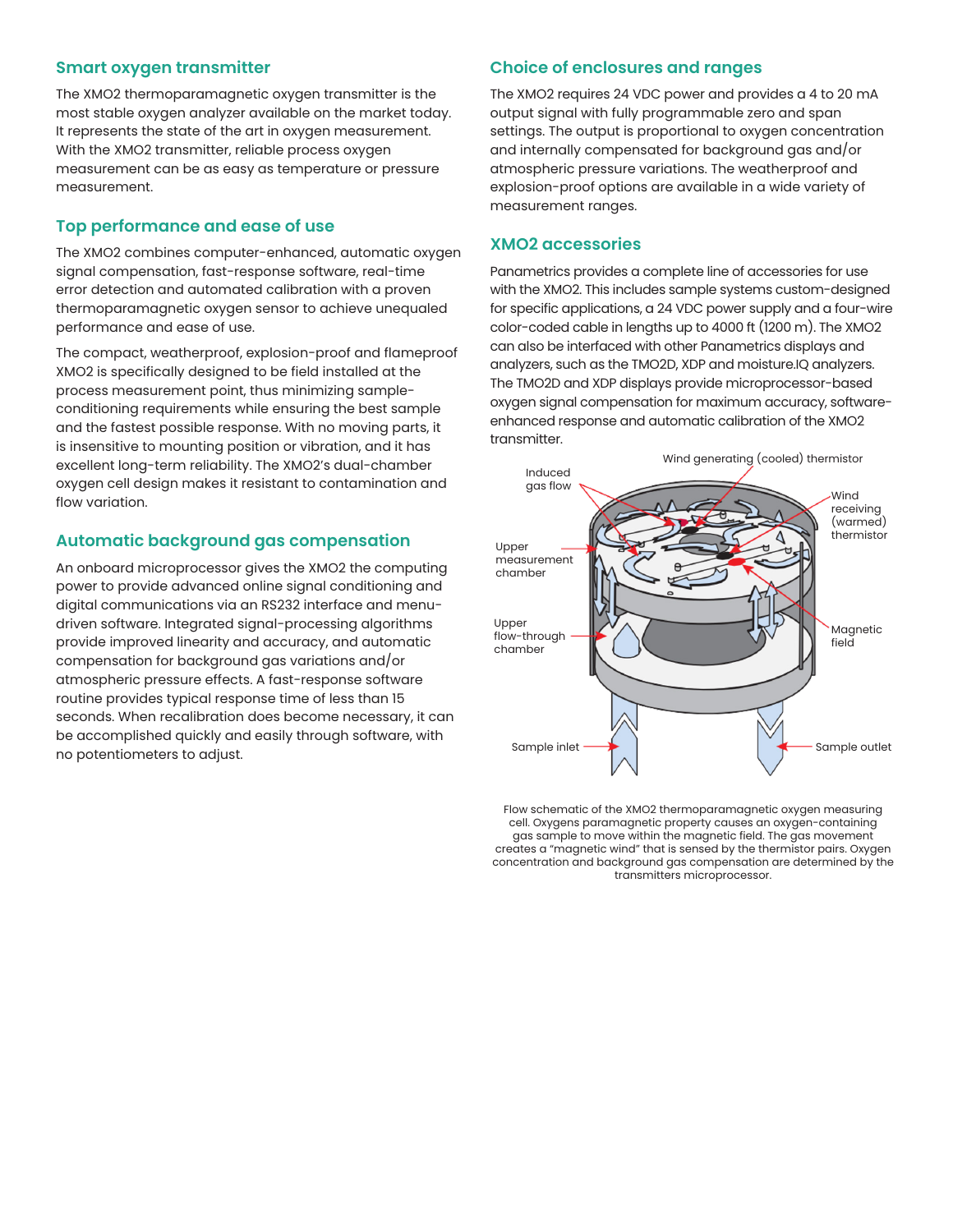# **Dimensions**



\*Weatherproof \*\*Explosion proof

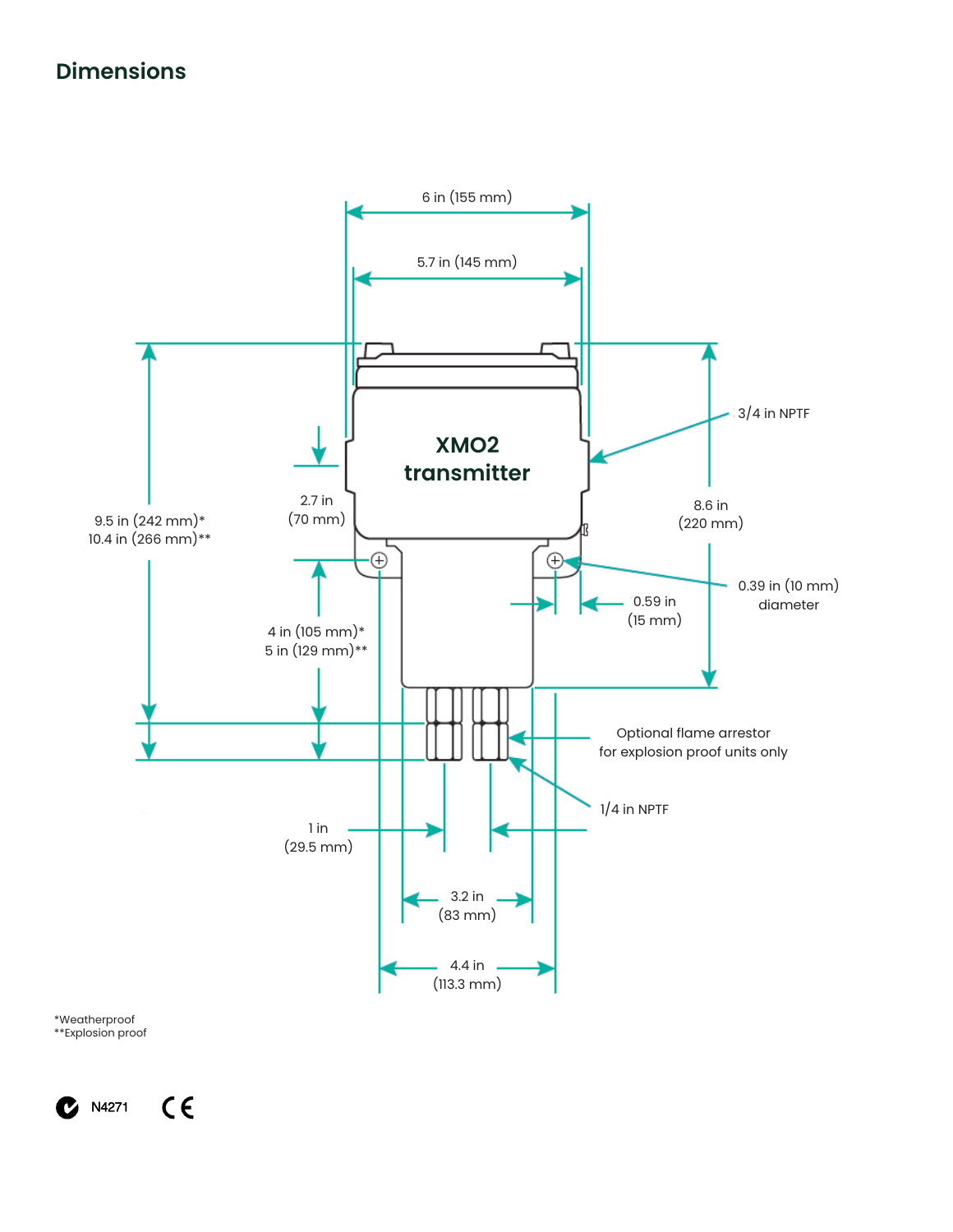# **Specifications**

#### **Accuracy**

- ±1% of span
- ±2% of span for 0 to 1% range
- ±0.2% O2 for 90 to 100% and 80 to 100% ranges

#### **Linearity**

±0.5% of span

#### **Repeatability**

±0.2% of span

#### **Measurement resolution** 0.01 mA

**Zero stability**  ±1% of span per month (±2% for 0 to 1% range)

#### **Span stability**

±0.4% of span per month (±0.8% for 0 to 1% range)

#### **Digital interfaces**

- 0% to 1%
- 0% to 2%
- 0% to 5%
- 0% to 10%
- 0% to 21%
- 0% to 25%
- 0% to 50%\*
- 0% to 100%\*
- 90% to 100%\*
- 80% to 100%\*

\*Pressure compensation required

#### **Transmitter temperature**

- Standard: Controlled to 113°F (45°C)
- Optional: Controlled to 140°F (60°C)

#### **Pressure effect**

- ±0.2% of reading per mm Hg
	- (without atmospheric pressure compensation)
- Option available for atmospheric pressure compensation

#### **Required sample flow rate**

- Nominal: 1.0 SCFH (500 cc/min)
- Range: 0.1–2.0 SCFH (50–1000 cc/min)

#### **Sample flow rate effect**

Less than 1% of span for flow range of 0.1 to 2.0 SCFH (50 to 1000 cc/min) for weatherproof XMO2 with background gas compensation

#### **Response time, 90% step change**

- Standard: 70 seconds
- EN50104: 45 seconds
- Fast: 15 seconds

#### **Warm-up time**

30 minutes



The XMO2 output may be used as an input to the Panametrics moisture.IQ analyzer for simultaneous measurement and display of both moisture and oxygen content.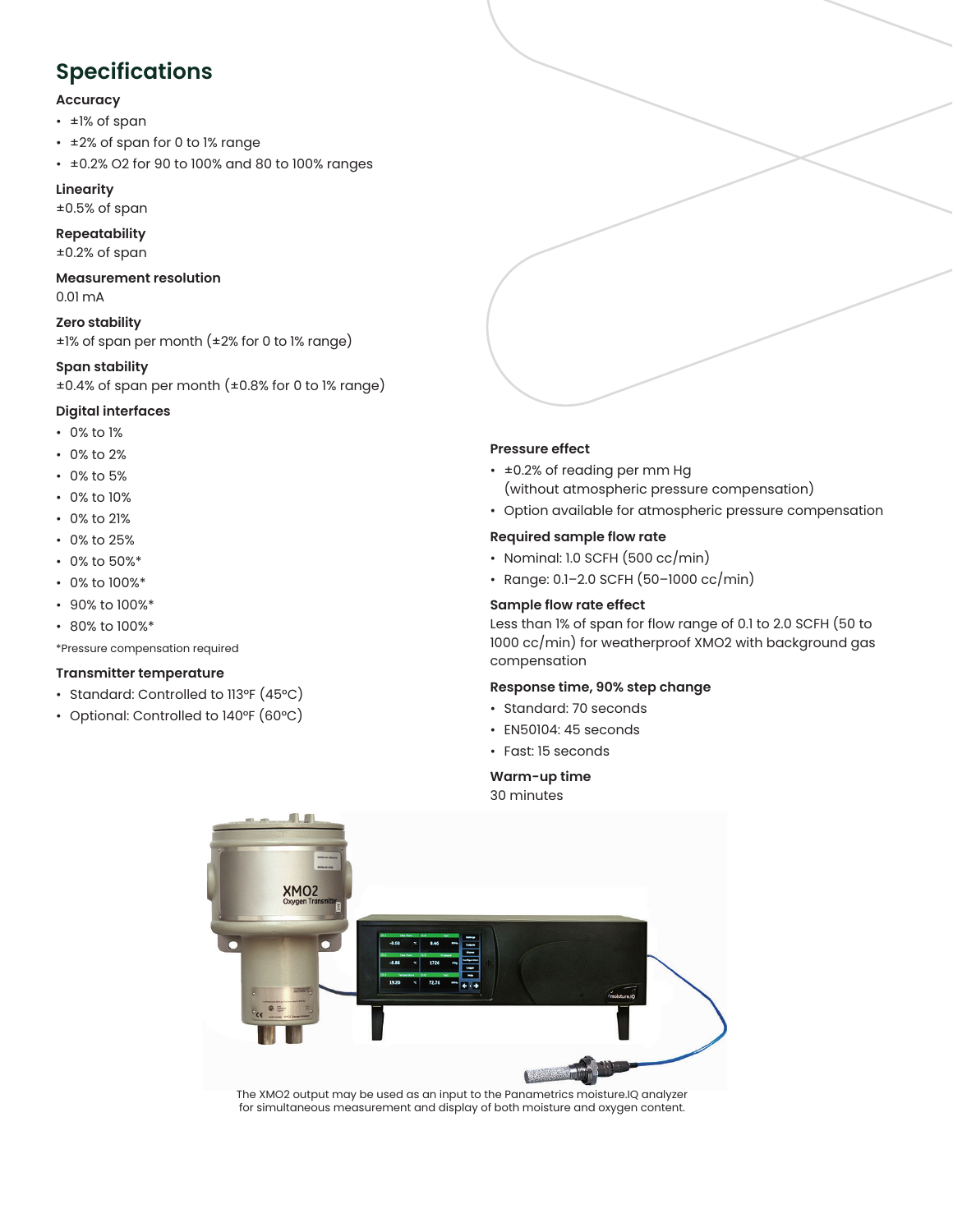## **Functional**

#### **Analog output**

4 to 20 mA, isolated, 800 Ω maximum load, field programmable

**Digital output**

RS232, three-wire

# **Power**

24 VDC ±4 VDC, 1.2 A maximum

#### **Cable**

- Standard: 10 ft (3 m), four-wire
- Optional: Lengths up to 4000 ft (1200 m) available for current output

#### **Ambient temperature range**

(Sample conditions):

- –4 to 104°F (–20 to 40°C), standard cell operating temperature of 113°F (45°C)
- 23 to 131°F (–5 to 55°C), optional cell operating temperature of 140°F (60°C)

#### **Maximum pressure**

20 psig (2 barg)

## **Physical**

#### **Wetted sensor materials**

- Standard: 316 stainless steel, glass and Viton® O-rings
- Optional: Hastelloy® C276 and Chemraz® O-rings
- Optional: 316 Stainless steel, glass and Chemraz® O-Rings

#### **Dimensions**

- Weatherproof unit (h x diameter): 9.53 x 5.71 in. (242 x 145 mm)
- Explosion-proof/weatherproof unit (h x diameter): 10.47 x 5.71 in. (266 x 145 mm

#### **Weight**

#### 9.5 lb (4.3 kg)

#### **European compliance**

Complies with the 2014/30/EU EMC Directive and the 2014/68/ EU PED Directive for DN<25

#### **Environmental, transmitter**

- Weatherproof: Type 4X/IP66
- Explosion-proof: Class I, Division 1, Groups A,B,C&D, FM/CSA
- Flameproof:

ATEX : Ex II 2 GD Ex d IIc TC IP66 IECEX : Ex d IIc T6 IP 66 Class 1 Zone 1

ATEX compliance with EN50104 requires response-time calibration to EN50104 and constant control of sample-system pressure or pressure compensation of XMO2.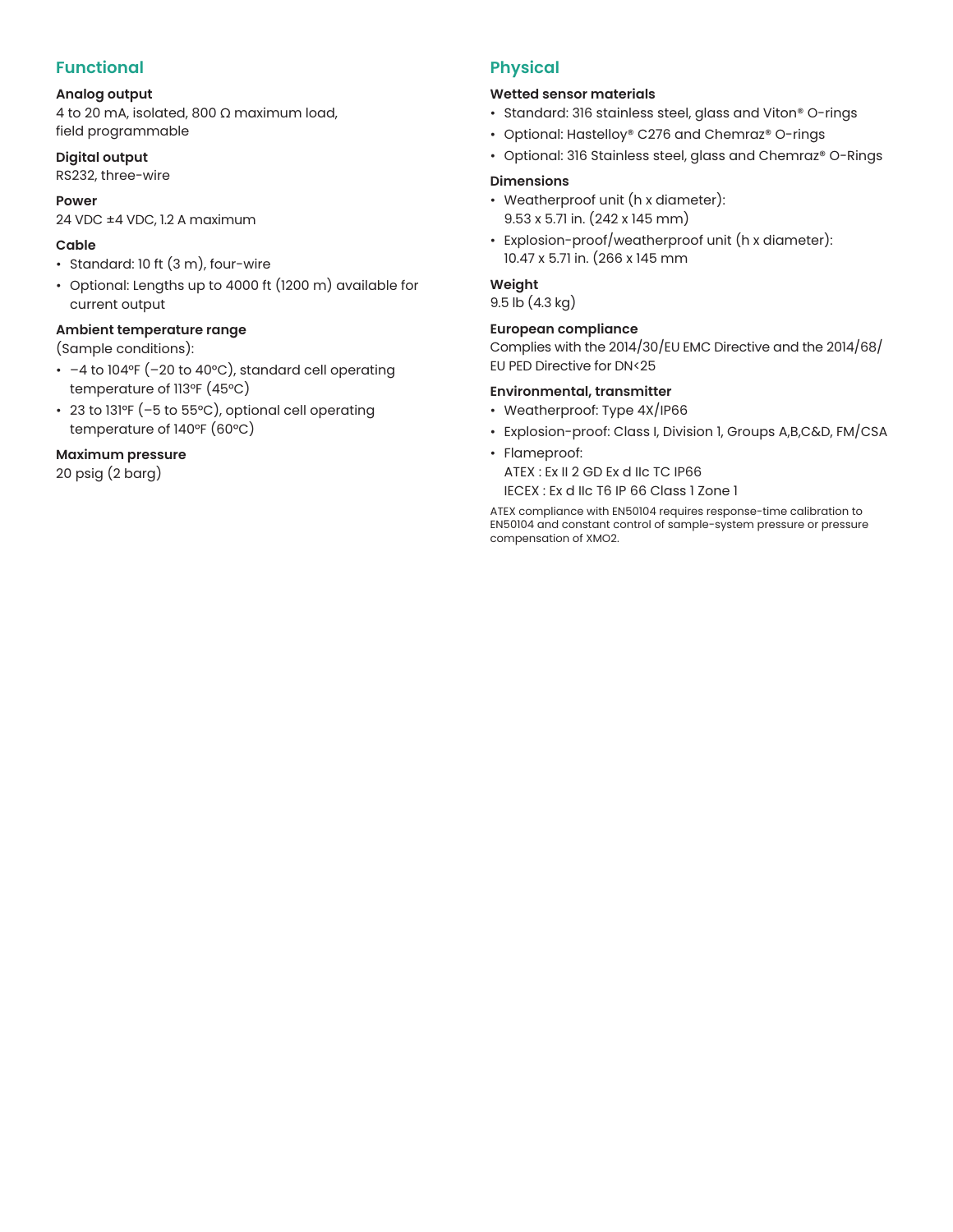# **Ordering information**

## **XMO2 Transmitter**

|                  | в                                                             | с | D                         |                |                                                                                                                                              |  |  |
|------------------|---------------------------------------------------------------|---|---------------------------|----------------|----------------------------------------------------------------------------------------------------------------------------------------------|--|--|
| <b>Model:</b>    |                                                               |   |                           |                |                                                                                                                                              |  |  |
| XMO <sub>2</sub> | XMO2 Thermoparamagnetic Oxygen Transmitter, 4 to 20 mA output |   |                           |                |                                                                                                                                              |  |  |
|                  | Package:                                                      |   |                           |                |                                                                                                                                              |  |  |
|                  |                                                               |   | Weatherproof enclosure    |                |                                                                                                                                              |  |  |
|                  | 2                                                             |   | Explosion proof enclosure |                |                                                                                                                                              |  |  |
|                  | 3                                                             |   |                           |                | Weatherproof with external cal switch                                                                                                        |  |  |
|                  | 4                                                             |   |                           |                | Explosion proof with external cal switch                                                                                                     |  |  |
|                  | 5                                                             |   |                           |                | Weatherproof with external dual calibration switches                                                                                         |  |  |
|                  | 6                                                             |   |                           |                | Explosion proof with external dual calibration switches, design certified to ATEX only                                                       |  |  |
|                  | 7                                                             |   |                           |                | Stainless steel explosion proof enclosure; design certified to ATEX only                                                                     |  |  |
|                  | 8                                                             |   |                           |                | Stainless steel explosion proof enclosure with external calibration button; design certified to ATEX only                                    |  |  |
|                  | Α                                                             |   |                           |                | Stainless steel explosion proof enclosure with external zero/span selector switch and calibration button; design certified to ATEX only      |  |  |
|                  | x                                                             |   | Without enclosure         |                |                                                                                                                                              |  |  |
|                  | Y<br>Z                                                        |   |                           |                | Without enclosure, with wiring for single external cal gas                                                                                   |  |  |
|                  |                                                               |   |                           |                | Without enclosure with wiring for external dual calibration switches                                                                         |  |  |
|                  |                                                               |   |                           |                | Note: Options X, Y, and Z are spare parts, which require a 24 VDC power supply. Specify serial number of existing transmitter.               |  |  |
|                  |                                                               |   | <b>CE Compliance:</b>     |                |                                                                                                                                              |  |  |
|                  |                                                               | н | Standard                  |                |                                                                                                                                              |  |  |
|                  |                                                               | C | CE compliants             |                |                                                                                                                                              |  |  |
|                  |                                                               |   |                           |                | Note 1: For C=C and B=1, 3, or 6, one cable gland PN 419-215 is included for X4(10) power/output cable; Second cable gland for use with 704- |  |  |
|                  |                                                               |   |                           |                | 668-12 RS232 cable must be ordered as a separate item.                                                                                       |  |  |
|                  |                                                               |   |                           |                | Note 2: For C=C and B=2, 4, or 7, one cable gland PN 419-217 is included for Z4(10) power/output cable; Second cable gland for use with 704- |  |  |
|                  |                                                               |   |                           |                | 1262-12 RS232 cable must be ordered as a separate item.                                                                                      |  |  |
|                  |                                                               |   |                           |                | Compensation/communication:                                                                                                                  |  |  |
|                  |                                                               |   | 3                         |                | Background gas compensation only; IDM/Panaview user program                                                                                  |  |  |
|                  |                                                               |   | 4                         |                | Atmospheric pressure and background gas compensation; IDM/Panaview user program                                                              |  |  |
|                  |                                                               |   |                           |                | <b>Wetted Material</b>                                                                                                                       |  |  |
|                  |                                                               |   |                           | 1              | Wetted materials of 316 Stainless Steel and Viton O-Rings                                                                                    |  |  |
|                  |                                                               |   |                           | $\overline{2}$ | Wetted materials of Hastelloy C276 with Chemraz O-Rings                                                                                      |  |  |
|                  |                                                               |   |                           | 3              | Wetted materials of 316 stainless steel with Chemraz O-rings                                                                                 |  |  |
|                  |                                                               |   |                           |                | Special                                                                                                                                      |  |  |
|                  |                                                               |   |                           |                | 0<br>None                                                                                                                                    |  |  |
|                  |                                                               |   |                           |                | Consult factory<br>s                                                                                                                         |  |  |
|                  |                                                               |   |                           |                | Note I: Pressure compensation (XMO2 Option D= 4) required for 30% O2 or greater. Atmospheric pressure                                        |  |  |
|                  |                                                               |   |                           |                | compensation is recommended for transmitters used in ambient air monitoring applications.                                                    |  |  |
|                  |                                                               |   |                           |                | Note 2: For a transmitter operating at 20.9% oxygen the typical changes in atmospheric pressure of                                           |  |  |
|                  |                                                               |   |                           |                | ±10 mmHg can result in changes of ±0.4% oxygen. Refer to the pressure effect specification.                                                  |  |  |
| XMO <sub>2</sub> |                                                               | н | 3                         | 1              | (example part number)<br>$\mathbf o$                                                                                                         |  |  |